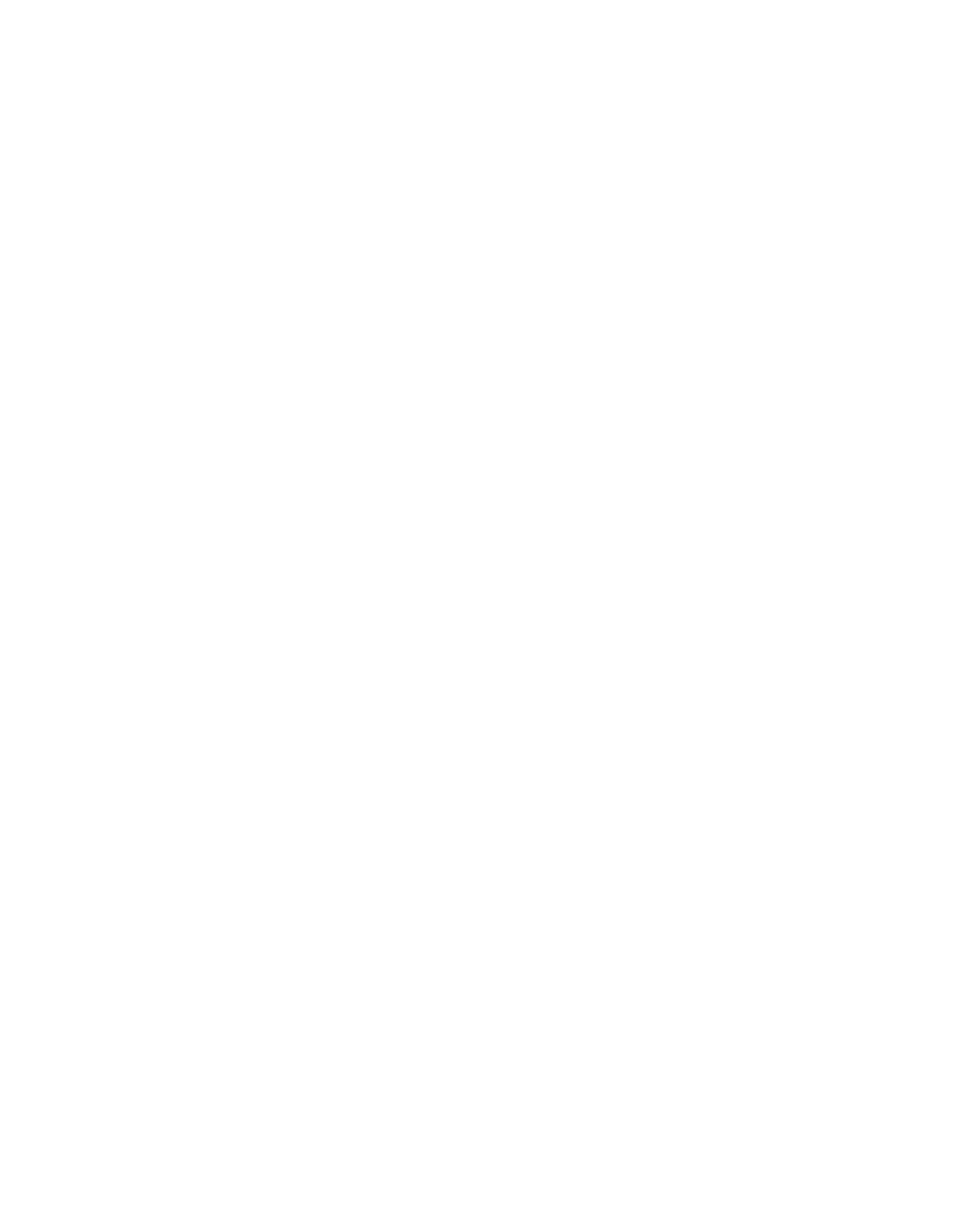#### **INTRODUCTION**

The National Documentation Project (NDP) is an annual bicycle and pedestrian count and survey effort that is sponsored by the Institute of Transportation Engineers Pedestrian and Bicycle Council. This report provides guidance to local agencies and organizations conducting bicycle and pedestrian counts and surveys as part of the National Bicycle & Pedestrian Documentation Program being sponsored by the Institute of Transportation Engineers (ITE) Pedestrian and Bicycle Council.

The report provides an overview of the National Documentation program, goals and objectives of the program, and instructions on how to become involved. The report also suggests specific research topics that could be initiated through this data collection effort.

Alta Planning + Design, a national bicycle and pedestrian planning firm, initiated this effort through the ITE Pedestrian & Bicycle Council in 2003, when it was identified as a priority for the Council and will continue to lead this effort along with the ITE Pedestrian and Bicycle Council. Alta has been responsible for the development of the draft methodology and materials.

#### **OBJECTIVES**

Working with universities, organizations and agencies around the country, the National Documentation Project proposes the following objectives:

- Establish a consistent national bicycle and pedestrian count and survey methodology, building on the 'best practices' from around the country, and publicize the availability of this free material for use by agencies and organizations on-line.
- Establish a national database of bicycle and pedestrian count information generated by these consistent methods and practices.
- Use the count and survey information to begin analysis on the correlations between various factors and bicycle and pedestrian activity. These factors may range from land use to demographics to type of new facility.

#### **BACKGROUND**

One of the greatest challenges facing the bicycle and pedestrian field is the lack of documentation on usage and demand. Without accurate and consistent demand and usage figures, it is difficult to measure the positive benefits of investments in these modes, especially when compared to the other transportation modes such as the private automobile.

The Guidebook on Methods to Estimate Non-Motorized Travel (U.S. Department of Transportation, Federal Highway Administration, Publication N. FHWA-RD-165, July 1999) states that "further development of modeling techniques and data sources are needed to better integrate bicycle and pedestrian travel into mainstream transportation models and planning activities (Vol. 1, Section 4)." In addition, the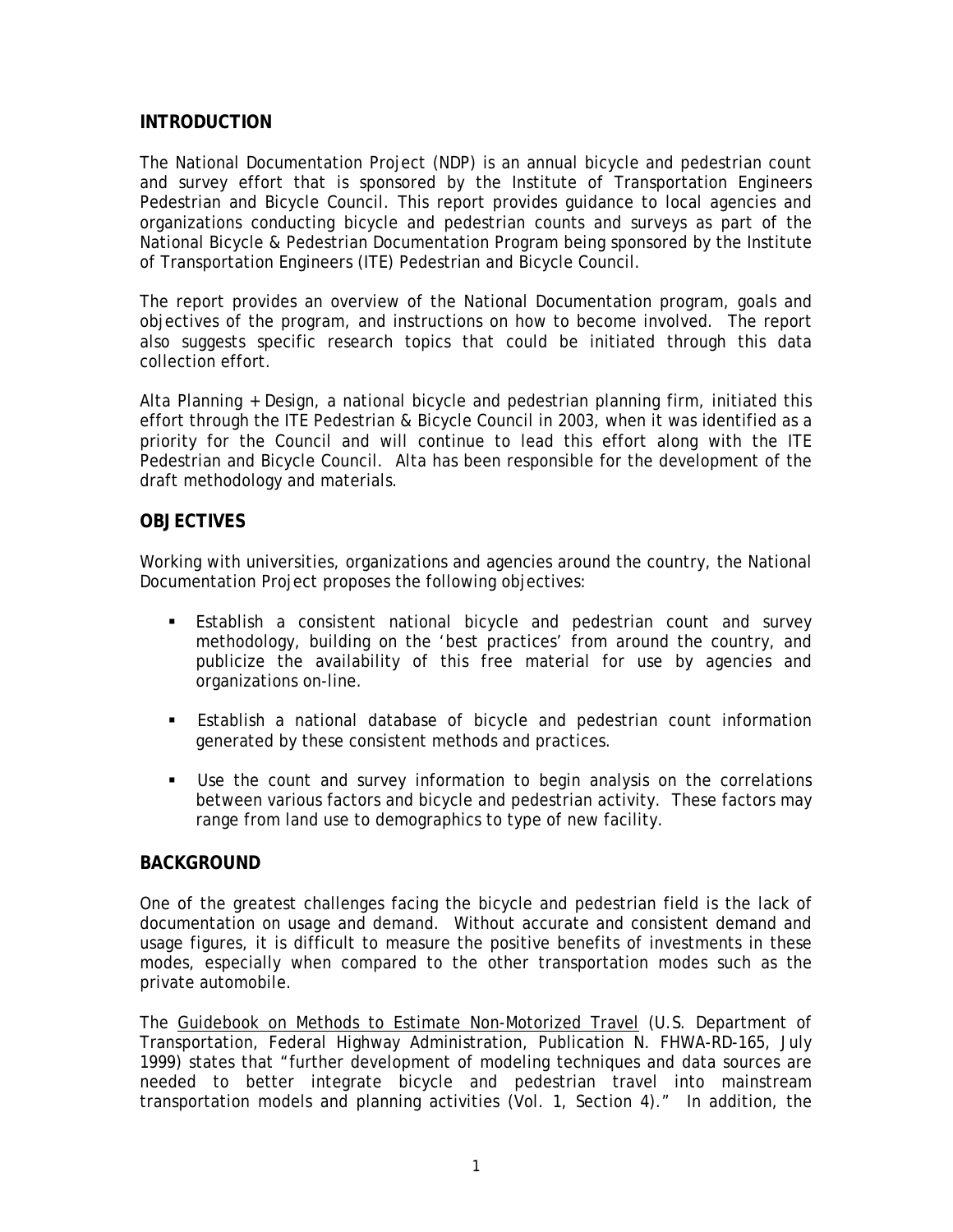Bureau of Transportation Statistics notes that, "While a few cities and metropolitan planning organizations routinely conduct pedestrian and bicycle counts, most collect them only sporadically for specific studies or do not collect them at all. $"$ <sup>1</sup>

Modes such as the private automobile have established documentation sources such as the Institute of Transportation Engineers' (ITE) *Trip Generation*, which is used nationally to establish roadway demand and distribution and to justify expenditures on and responsibility for roadway improvements. Existing sources such as the U.S. Census Journey-to-Work and the National Household Travel Survey either cover a limited population sample (employed adults) or do not provide all of the needed information, with the result that transportation professionals have a hard time (a) justifying new bicycle/pedestrian investments, (2) undercount bicycling and walking in regional modeling efforts, and (3) undervalue the transportation, economic, safety, health, and other benefits.

Meanwhile numerous of agencies and organizations around the country are counting and surveying bicycles and pedestrians every year. Unfortunately with no consistent counting or surveying methodology, this data is of limited value and cannot be used to establish any national standard or help establish linkages between land use, density, type of facility, demographic, or other factors and usage levels.

## **METHODOLOGY**

The National Documentation program will develop a consistent bicycle and pedestrian count methodology with input from the ITE Pedestrian and Bicycle Council, interested professionals, and groups such as the Transportation Research Board, American Association of State Highway and Transportation Officials, the Association of Pedestrian and Bicycle Professionals, and other groups.

Alta has already collected many count methodologies and surveys from around the country. A new study on bicycle count methodologies (The Pedestrian and Bicycle data Collection case Study Report) being completed by the Toole Design Group, LLC, for the FHWA and PBIC provides insights into effective count methods. This report is scheduled to be released in late 2004.

Another report entitled 'National Survey of Pedestrian & Bicyclist Attitudes and Behaviors' produced by the U.S. Department of Transportation Bureau of Transportation Statistics provides excellent background information on non-motorized travel patterns that can be used for comparison purposes with local count and survey results.

There have been numerous other research projects focused on estimating demand for bicycle and pedestrian facilities, which would benefit from a consistent and comprehensive national database. This includes research efforts by the Texas Transportation Institute, Pedestrian and Bicycle Information Center, and the Transportation Research Board.

 $\overline{a}$ 

<sup>&</sup>lt;sup>1</sup> U.S. DOT BTS, 2000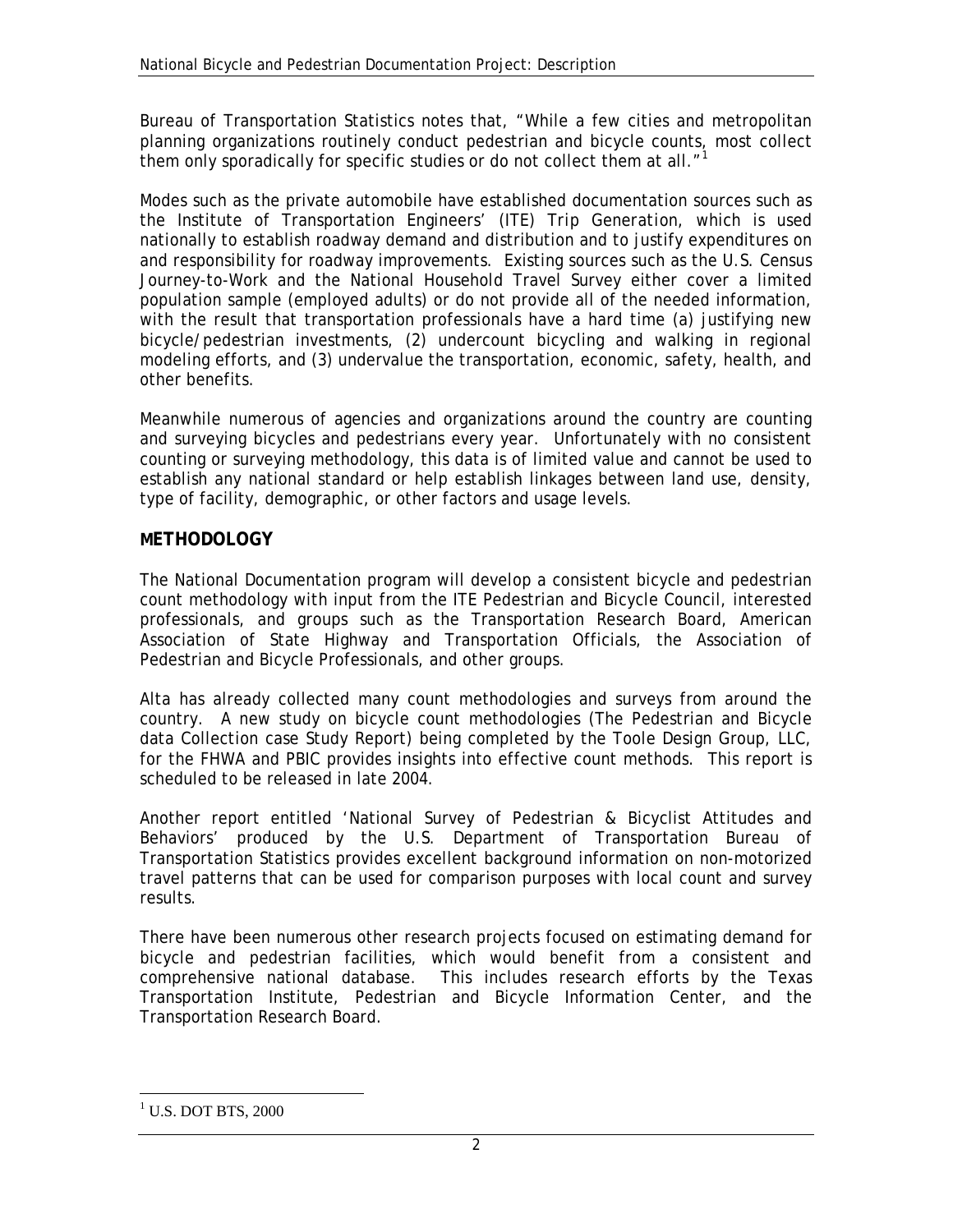Other sources such as Bike Count, Travel Diary, and Intercept Surveys have been developed as part of the Bicycle Friendly Program developed by the League of American Bicyclists (www.bicyclefriendlycommunity.org) along with numerous other technical resources. The Metropolitan Transportation Commission (MTC) in the San Francisco Bay Area published a report entitled Handbook for Bicyclist and Pedestrian Counts in 2003 that is an excellent resource.

Based on this research, a proposed bicycle and pedestrian count and survey forms and methodology have been developed. Participating agencies and organizations will use the forms and methodology to conduct annual counts and surveys during the official National Documentation Days in the second week of September. Supplementary counts and surveys can be conducted during January, May and July to provide seasonal data. Samples of Data Entry sheets are shown below:



Table 1: Proposed Dates for the National Documentation Project

| Official | Optional                                                                  | Optional | Optional |
|----------|---------------------------------------------------------------------------|----------|----------|
|          | Sept. 7-13, 2009   January 13-15, 2009   May 12-14, 2009   July 4-6, 2009 |          |          |
|          | Sept. 6-12, 2010   January 12-14, 2010   May 11-13, 2010   July 3-5, 2010 |          |          |
|          | Sept. 5-11, 2011   January 11-13, 2011   May 10-12, 2011   July 2-4, 2011 |          |          |

Instructions for the count and survey and count and survey forms are in the "National Documentation Project Count and Survey Instructions and Forms" document, which is downloadable as a PDF from the Alta Planning + Design Website: www.altaplanning.com..

# **DATA ACCESS AND ANALYSIS**

Upon completion of the survey and counts, participating agencies may submit their data to the National Documentation Project for inclusion in a national database. All agencies and organizations that participate in this project will have free and unlimited access to the database. A Summary Report for each participating entity and all research institutions will also to be printed automatically from the database. Approved research institutions will also be provided direct access to the database as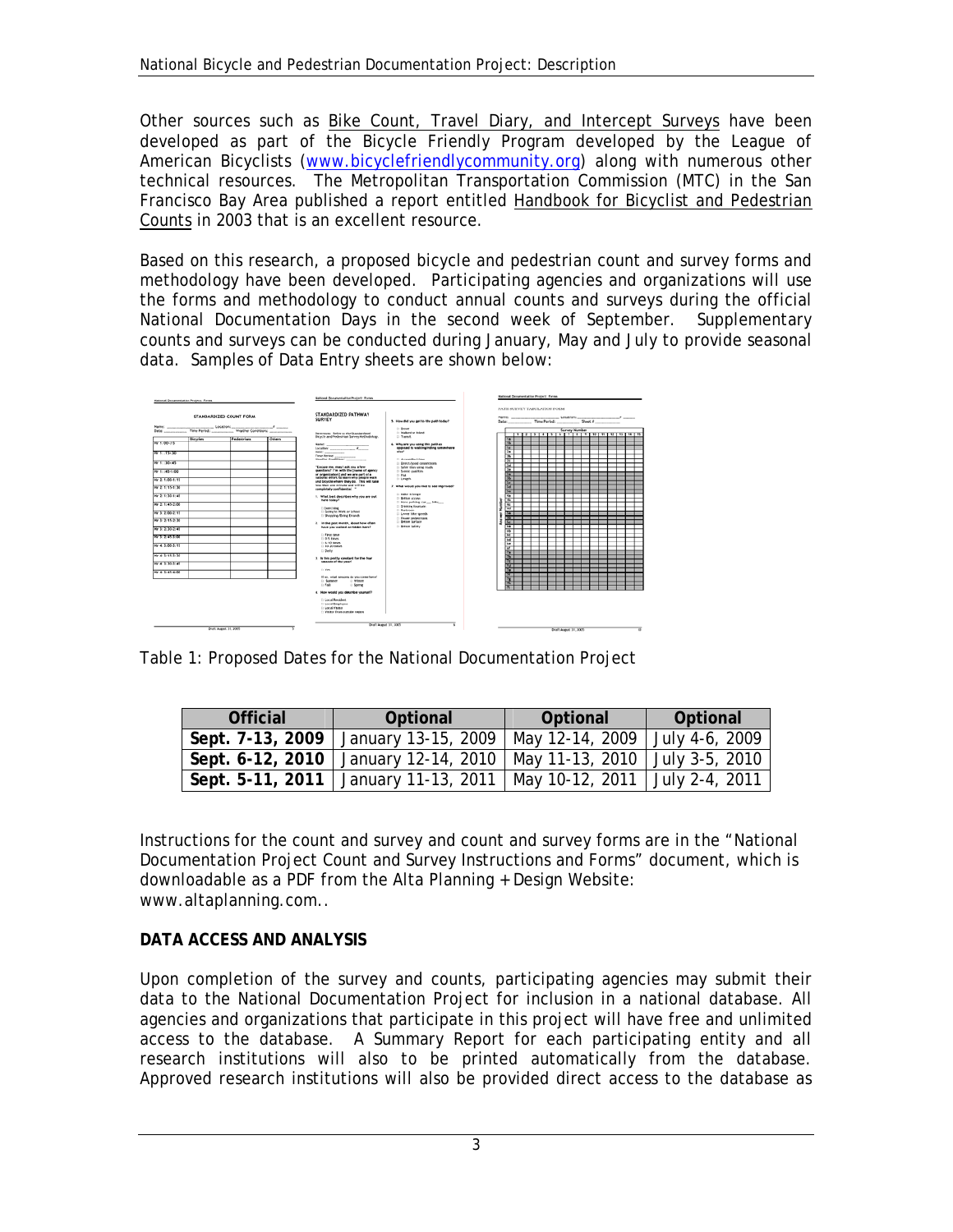part of research efforts in this field. Alta will publish a Summary Report of Trends annually that will be made available to the general public.

The specific types of trends and analysis that Alta intends to study include:

- 1. Volumes by user group
- 2. Comparison of volumes to background data
- 3. Comparison of volumes to location attributes
- 4. Factors that influence usage
- 5. Comparison of usage figures to survey results
- 6. Understanding of trip purpose
- 7. Understanding of trip frequency
- 8. Understanding of trip origin
- 9. Understanding why people use specific facilities
- 10. Types of enhancements people would like to see

Ultimately, Alta intends to develop and refine generation rates and demand projection tools that can be used in the same manner as similar tools for other modes that can yield information on:

- 1. **Demand Projections.** What is the projected demand for a specific type of bikeway or pedestrian facility in a variety of settings? This will help planners and designers select appropriate facility types, evaluate alternate alignments, size facilities, and justify the facilities in grant applications.
- 2. **Trip Generation and Distribution**. What is the existing and projected mode split of non-motorized users for a variety of land uses? This can help modelers and planners develop more accurate traffic models, estimate the impact/benefit of bikeways/pedestrian facilities, estimate reduce vehicle miles and vehicle trips, and develop more comprehensive ordinances and requirements for developers.
- 3. **Overall Trends.** What is the overall trend in walking and bicycling in the United States and Canada, by demographic group, land use, density, geography, climate, and a multitude of other factors.

The main benefits of the research will include:

- 1. Planners, agency staff, and others will be able to quickly access the latest figures and trends in usage and demand for a variety of types of facilities in a variety of settings. This will be useful for developing estimates of usage for proposed improvements.
- 2. Researchers and others will be able to use the data to establish correlations between usage and a variety of land use and demographic data available in the U.S. and Canada. Modelers will be able to base their projections on actual empirical data.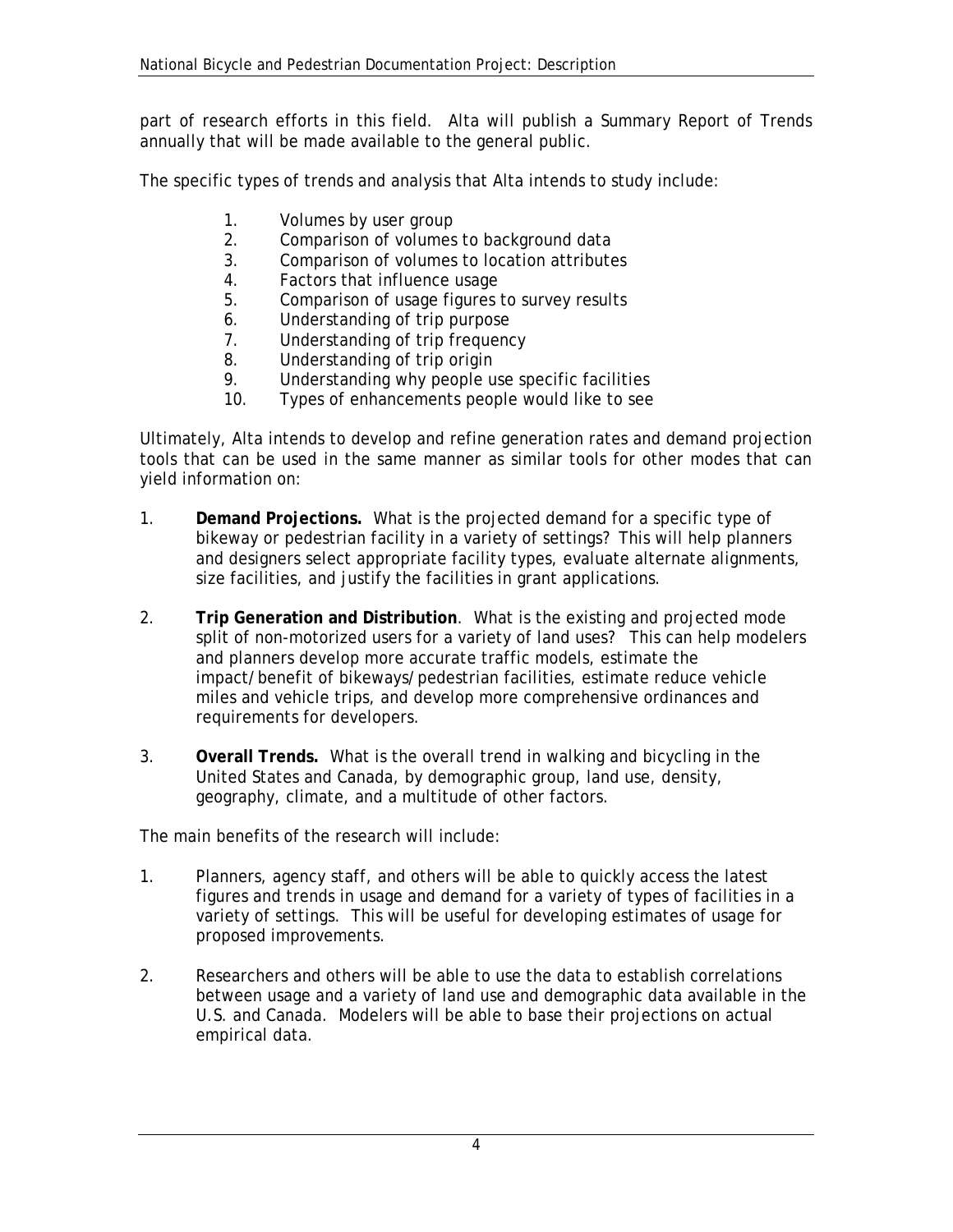3. National trends in bicycle and pedestrian activity could be a major annual benchmark in evaluating the success of investments in facilities and programs, and in national trends overall in terms of modal selection and activity.

Research findings from this effort will be made available free to agencies and the public including:

- 1. An annual 'Bicycle and Pedestrian Demand' summary report of trends and findings;
- 2. Access to a data base for researchers;
- 3. On-line reporting mechanism for agencies and groups; and
- 4. Recommended survey and count methods.

#### **BIBLIOGRAPHY**

Behnam, Jahanbakhsh and Bharat, G. Patel, *A Method for Estimating Pedestrian Volume in a Central Business District*, Pedestrian Controls, Bicycle Facilities, Driver Research, and System Safety, Transportation Research Record 629, Washington, DC, 1977.

*Growing Demand for Safe Walking and Bicycling, A Four Year Report*, Pedestrian and Bicycle Information Center, 2003.

Hass, R.C.G. and J.F. Morrall. *Circulation Through a Tunnel Network*. Traffic Quarterly, April 1967.

Kagan, L.S., W.G. Scott, and U.P. Avin (1978). *A Pedestrian Planning Procedures Manual*. Prepared for the Federal Highway Administration, Report Nos. FHWA-RD-79- 45, FHWA-RD-79-46, and FHWA-RD-79-47 (3 volumes).

Ness, M.P., J.F. Morrall, and B.G. Hutchinson. *An Analysis of Central Business District Pedestrian Circulation Patterns*. Highway Research Record 283, 1969.

*Oregon Bicycle and Pedestrian Plan*, Bicycle and Pedestrian Counts. Oregon Department of Transportation, 2000.

Pushkarev, Boris, and Jeffrey M. Zupan. *Pedestrian Travel Demand*. Highway Research Record 355, 1971.

*National Bicycling and Walking Study*, Reasons Why Bicycling and Walking are and are Not Being Used More Extensively as Travel Modes, FHWA-PD-93-041. 1993.

Schwartz, WL, Porter, CD, Payne, GC, Suhrbier, JH, Moe, PC, Wilkinson, WL, *Guidebook on Methods to Estimate Non-Motorized Travel*, FHWA RD-98-165. 1998.

Turner, Shawn. *Project Prepares State for Estimating Bicycle and Pedestrian Demand*, Texas Transportation Institute, 5-1723, 2000.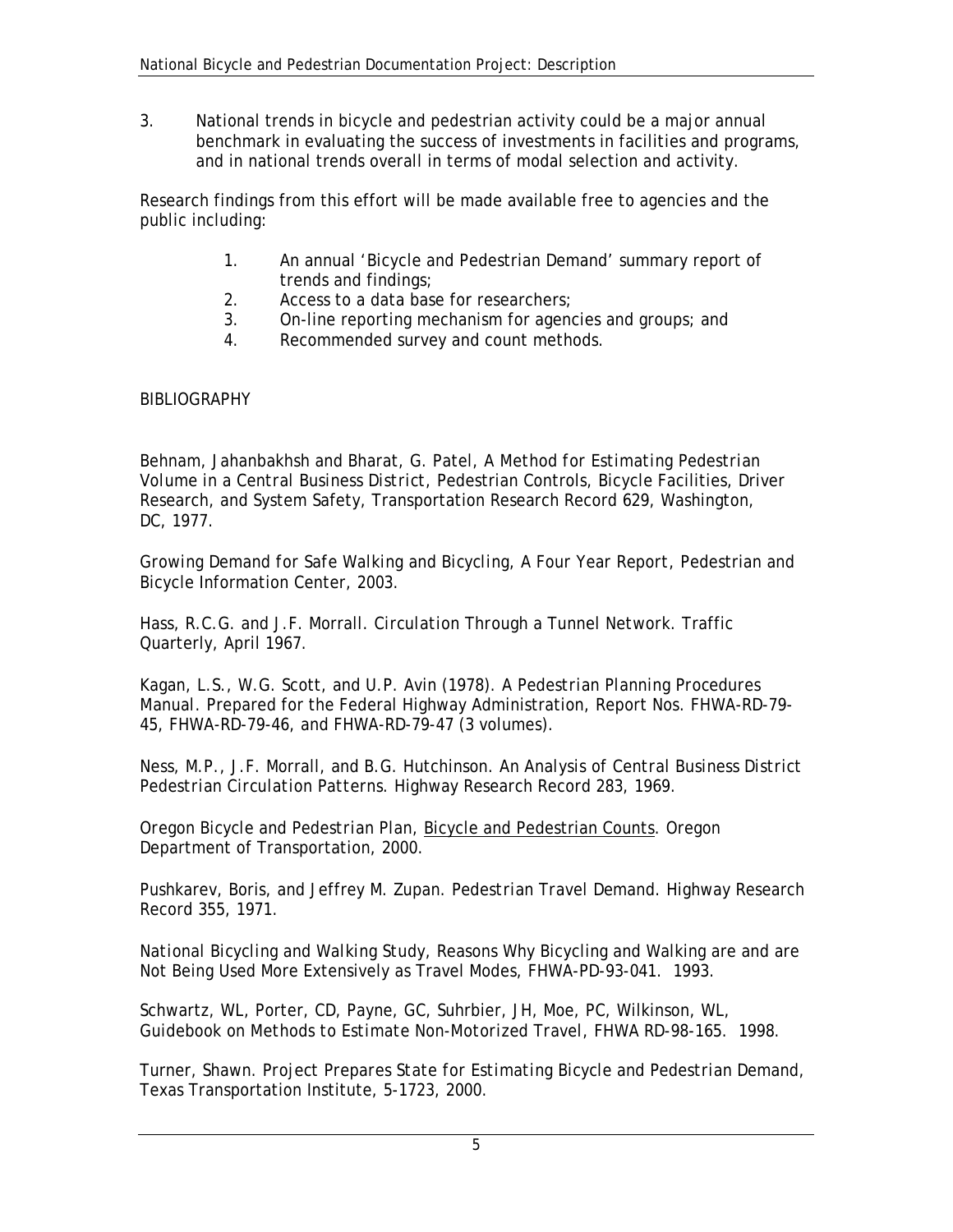## ABOUT THE AUTHORS

Michael Jones is the founder of Alta Planning + Design, one of the leading alternative transportation planning and design firms in the United States. Mr. Jones has managed over 120 bicycle, pedestrian, trail, and school commute studies. Mr. Jones has conducted technical research projects for the Federal Highway Administration, Institute of Transportation Engineers, and other organizations. He has a Masters degree in City Planning. Presentation and research citations for Michael Jones include:

*Safe Routes to Schools*, VeloCity, Glasgow, 2001 *Rails with Trails: Best Practices*, AASHTO, Indianapolis, 2000 *Bicycle Demand Modeling*, ProBike, Philadelphia, 2000 *Building a Better Bikeway*, ITE International Conference, Toronto, 1998 *School Safety Studies*, APA California Conference, Stockton *Trails-with-Rails*, First International Trail & Greenway Conference, San Diego, 1998 *Managing Visitors*, APA California Conference, Monterey, 1997 *Trail Crossing Design*, ProBike Conference, Portland, Maine, 1996 *Bikeway Implementation*, ITE Western Conference, Denver, 1995 *Pathways in Urban Areas*, Rails-to-Trails Conference, Concord, California, 1994 *Funding Bikeway Projects*, American Society of Landscape Architects Conference, 1994 Bikeway Planning Today, Planning Magazine, 1993 Bikeway and Pedestrian Planning, APA California Conference, Santa Barbara, 1993 Implementing Bike Lanes on Older Streets, ITE Western Conference, 1994 Guide to ISTEA Funding, NRPA Journal, 1994

Stuart Goldsmith is one of the leading research experts in the United States in the non-motorized transportation. Stuart worked with the Seattle Transportation Bicycle and Pedestrian Program from July, 1992 to November, 1999. Stuart led research for the Federal Highway Administration from September, 1991 to May, 1992, and authored Case Study #1, entitled "Reasons Why Bicycling and Walking Are and Are Not Being Used More Extensively as Travel Modes," for the FHWA's *National Bicycling and Walking Study*. Stuart has a Masters of Public Administration, University of Washington, Seattle, March, 1992, and a Bachelor of Arts, University of Wisconsin, Madison, 1979.

Todd Litman is founder and executive director of the Victoria Transport Policy Institute, an independent research organization dedicated to developing innovative solutions to transport problems. His work helps expand the range of impacts and options considered in transportation decision-making, improve evaluation techniques, and make specialized technical concepts accessible to a larger audience. His research is used worldwide in transport planning and policy analysis. Mr. Litman is author of the *Online TDM Encyclopedia*, a comprehensive Internet resource for identifying and evaluating mobility management strategies. He authored *Transportation Cost and Benefit Analysis: Techniques, Estimates and Implications*, one of the most comprehensive studies of transport impacts. Todd has written or co-written several guides and technical manuals dealing with transportation and land use planning issues. Todd is active in several professional organizations, including the Institute of